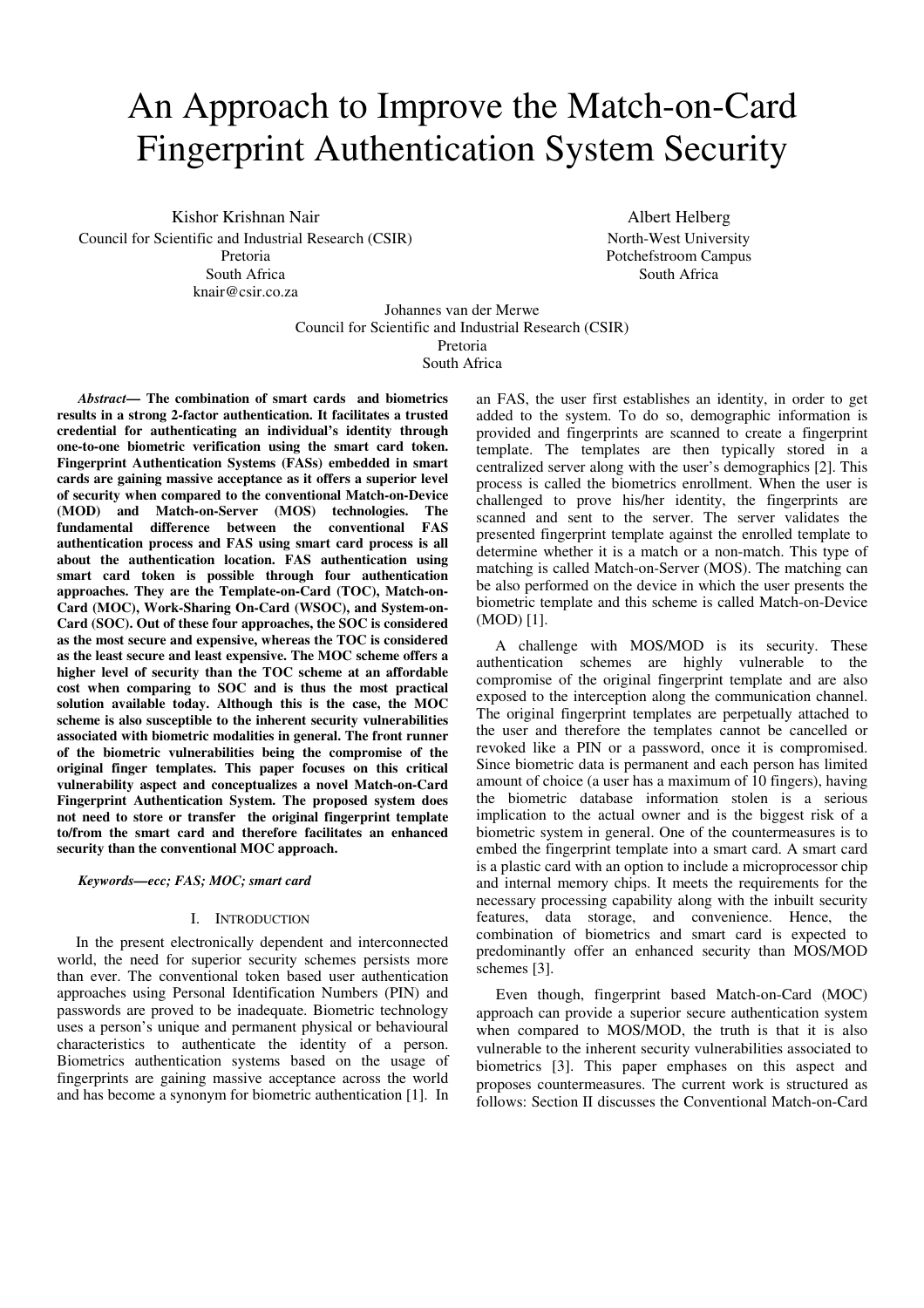Fingerprint Authentication System (CMOCFAS). Section III conceptualizes the core idea of the Proposed Match-on-Card Fingerprint Authentication System (PMOCFAS). Section IV evaluates the PMOCFAS in conjunction with the CMOCFAS. Section V looks into the scope for future work and draws conclusions.

## II. CMOCFAS

 Fig. 1 illustrates a generic CMOCFAS. In this, the biometric template presentation and feature extraction is performed at the biometric terminal. During the enrolment process, the original biometric template captured at the terminal is stored inside the smart card. At the matching stage, the terminal will sent the presented template to the smart card for comparison and the final matching decision is calculated inside the smart card. The dotted line illustrated in Fig. 1 is the application or applet firewall which restricts the access to the matching application or applet to enquire the status of fingerprint authentication [4]. With MOC, the template is locked in the smart card (SC) and never leaves it [5]. To perform the authentication process, the user presents the card to the Card Acceptance Device (CAD) or the card reader. On the other end of this communications channel is a fingerprint scanner. Typically, this is an integrated fingerprint reader or peripherally attached fingerprint scanner. When the user presents the fingerprint to the scanner, it produces an image of the finger. The reader then extracts information from that fingerprint image in the form of minutiae points and is sent to the card for matching. The SC executes a fingerprint matching algorithm and produces a score revealing how similar the fingerprint sent to the SC is with the one stored in it. The SC then renders a decision as to whether or not it is belonging to the same user.

 Even though, CMOCFAS offers a superior level of security when comparing to MOS/MOD, a potential problem with this method is that, in the case of offline matching, there is no central authority to dictate permissions. CMOCFAS would verify "the person is who they say they are", but without synchronizing with a central authority. Furthermore, the communication channel between the CAD and SC is vulnerable and the sensitive biometric information can be possibly compromised in the transit. In reality, the CMOCFAS is also susceptible to the key security vulnerabilities associated with biometric modalities in general, which are identified as follows.

1. The possibility of data being intercepted along the communication channel between the CAD and the SC leading to replay attacks.

2. The likelihood of compromising the original finger template locked in the SC.

3. The compromised template can be used to launch cross platform attacks.

 The current study focuses on mitigating the above vulnerabilities in a MOC environment. For this purpose, a Match-on-Card Fingerprint Authentication System framework is conceptualized. The proposed frame work from here on will be known as PMOCFAS (which stands for Proposed Matchon-Card Fingerprint Authentication System).



Fig. 1. Architecture of the CMOCFAS [4]

The security goals set for the PMOCFAS are formulated in what follows.

- Preserve the privacy and security of template data.
- Be resilient to the compromise of the template itself.
- Support revocation of the template.
- Be resilient to replay attacks.

# III. CONCEPTUALIZATION OF THE PMOCFAS

 The PMOCFAS is conceptualized through sections A, B, C and D as follows.

## *A. Prosposed security model*

 Ratha *et al*. introduced the concept of cancelable or replaceable biometrics and this approach is also known as feature transformation [6]. It consists of a deliberate and iterative distortion of a template based on the selected transformation function. The template is transformed in the same mode at each presentation, for every enrollment and authentication. In this scheme, if the transformed template is compromised, then the transformation function can simply be modified to create a new cancelable template. Biohashing is a derivative of the cancelable biometrics and is analogous to password "salting" in conventional crypto-systems. In this approach, before hashing, the *password P* of the user is concatenated with a pseudorandom *string or number S* and the resulting *hash*  $H(P+S)$  is stored in the database [7], [8]. The biohashing is based on the same principle and in this scheme, the template transformation is based on a function defined by a key or a password [9].

 Biohashing schemes have been recommended for iris and palmprint modalities [10], [11]. Another example of biohashing is the cancelable face filter approach proposed for face recognition [12]. In the biohashing approach, it is a prerequisite that the key or the password needs to be securely stored and recalled by the user, and presented during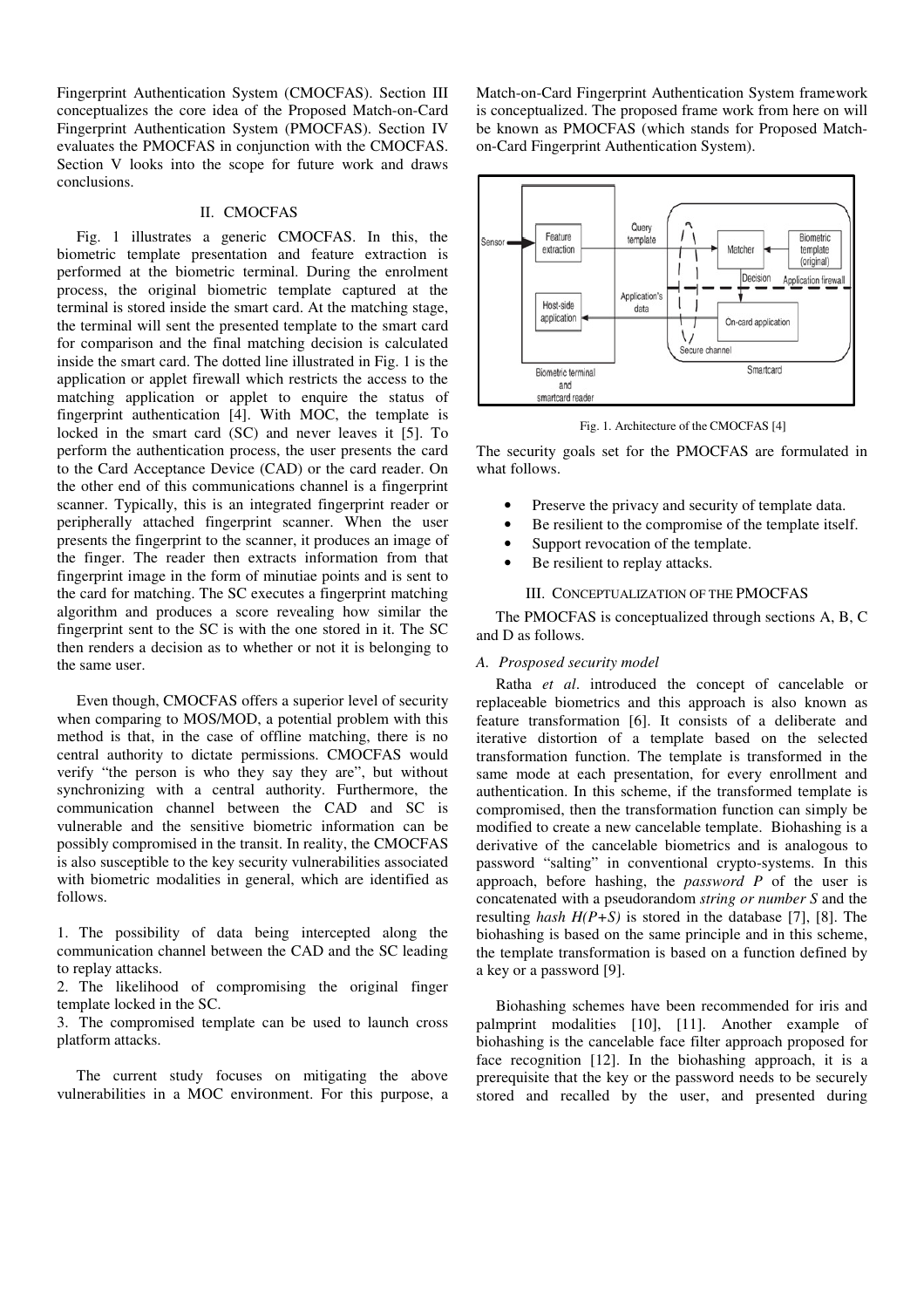authentication [12], [13]. The key is used to increase the security of the template and thus makes it difficult for the adversary to guess the template. Biohashing could protect the biometric system against any biometric fabrication and therefore the imposters can be easily identified. It also facilitates the revocation of the template in case if it is compromised. Furthermore, biohashing offers significant functional advantages such as zero error rate point and clean separation of the genuine and imposter populations, thereby allowing *False Acceptance Rate*(*FAR*)<sup>1</sup> elimination without suffering from increased occurrence of *False Rejection Rate (FRR)*<sup>2</sup> [9]. Biohashing approach achieved a zero *Equal Error Rate*  $(EER)^3$  rate based on the hypothesis that the hash key will not be compromised [12], [13]. The hash key can be compromised and hence it is not a viable solution in addressing the vulnerabilities as it will lead to more security vulnerabilities. It is a very challenging task to develop a FAS that is secure, resilient and revocable; while maintaining a decent performance. To solve the above problem and to address the vulnerabilities, this paper proposes a security model that is based on the principles of Biohashing and One-Time Password (OTP) scheme for the MOC authentication framework. The OTP scheme is a recognized authentication scheme in payment transactions in that the password generated can be used one time and hence a strong security can be achieved. Thus, the proposal is to derive an unpredictable, one-time finger template by inheriting the principles of the Biohashing and an OTP scheme. The *One-Time Template* (OTT) will be generated based on the *Biohashing Key* derived for the current authentication session. During the authentication phase, the OTT derived for authenticating the user at the CAD is matched against the OTT generated at the SC and the decision is taken accordingly. The proposed security model is as illustrated in Fig. 2.



Fig. 2. Proposed security model

1

During the enrolment phase, the attribute list (<attr>) of the user is captured at the SC. The <attr> corresponds to the user specific information, such as email id, password, and identification number. In the current security model, the attribute list is limited to 8 as it is ample to generate the expected level of security, and at the same time it saves the enrollment time needed per user. The *<attr>* is then transformed to a *Biometric Key (BK)* and is stored in the SC*.* The *finger template (ft)* is subsequently captured from the user and the *error correction code (ecc)* is derived from the *ft*. The *ft* is then converted to *feature vector (fv)* and is then transformed to a master One Time Template known as *OTTm* by the BIOHASHING module and is stored in the SC. At this stage, the enrolment process is complete. The original finger template is dis-regarded and is never stored in the SC.

 During the authentication phase, the SC is inserted into the CAD to start the authentication process and it receives the *Date Stamp (DS)* and *Time Stamp (TS)* from the CAD. The SC in turn returns the *ecc*, *BK* and *Authentication Session Counter (ASC)* to the CAD. For the first authentication attempt, the ASC will be 1 and will incremented by a factor of 1 on subsequent authentication attempts. The CAD at this stage prompts for the finger template for authentication, reads it and applies the *ecc* received from the SC and generates the *fv*. The *fv, BK, DS, TS,* and *ASC* is inputted to the BIOHASHING module at the CAD and the *OTT'* for the current authentication session will be generated. During the matching phase which happens at the SC, the OTT generated at the CAD is send to the SC. The SC compares the OTT generated by it with the OTT' received from the CAD. If the OTTs match, then the authentication is successful else the authentication process fails. All the communication between the CAD and SC happens in the encrypted domain.

#### *B. OTT generation at the SC*

 The OTT generation at the SC is carried out based on the core OTT generation algorithm depicted in Fig. 3. In this algorithm, in step1, the finger template  $ft$  is inputted to the *generate\_error\_correction\_codes* routine to generate the *ecc* corresponding to the captured finger template*.* The *ecc* will contain valid information such as the core minutiae point, the neighbors corresponding to the core and the alignment details of the captured finger template. The *ft* is also inputted to the *extract\_feature\_vector* routine to generate the corresponding *feature vector*; represented as *fv*. Step 3 encodes the attributes to weights using the *map\_attributes\_to\_weights* routine*.* The attributes *a1..a8* are mapped to the corresponding weights *w1..w8*. The next step in the algorithm is to generate the *BK* and is done using the *derive\_BioKey* routine. In this, the weights from *w1 to w8* are processed to derive the *BK.* Step 5 generates the *OTTm* and is produced using the *generate\_OTT\_Master* routine. The *OTTm* is derived using a transformation function that takes as input *BK* and the *fv* obtained in steps 2 and 3. The *DS, TS, OTTm,* and *ASC* are now passed as parameters to the *create\_OTT\_Set* routine. In this routine, the *OTT* necessary for performing the current authentication will be generated at the SC.

<sup>&</sup>lt;sup>1</sup> FAR is the rate at which a biometric system authenticates an unauthorized person or an imposter.

 $2$  FRR is the rate at which a biometric system rejects an authorized person (i.e. the individual is not authenticated).

<sup>&</sup>lt;sup>3</sup> The accuracy of a biometric system is usually measured by its EER and is the rate at which the FAR and FRR are equal.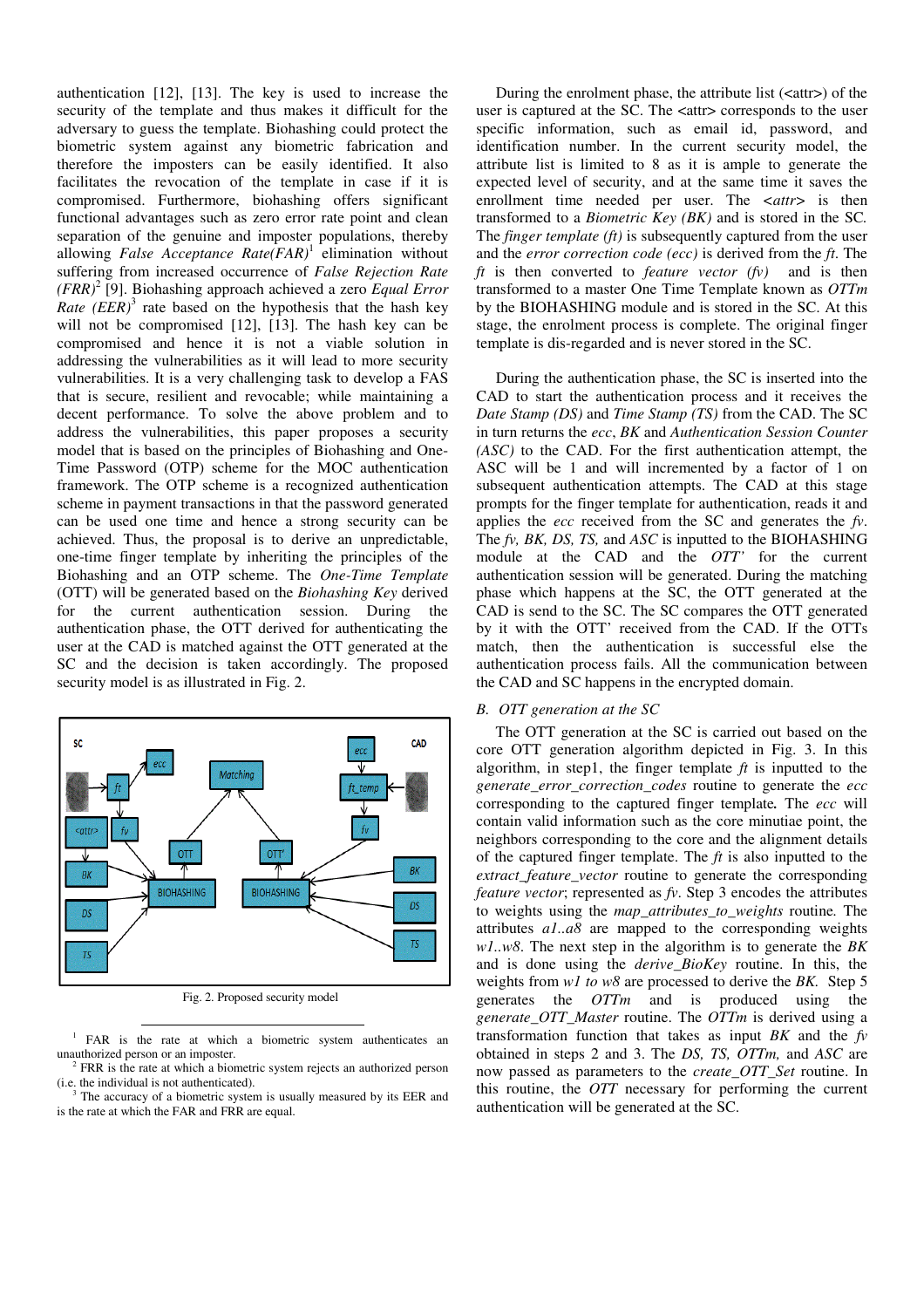## **Compute OTT**

| Input : finger template, attribute list: al., a8, DS, TS                                                                 |
|--------------------------------------------------------------------------------------------------------------------------|
| Output: OTT                                                                                                              |
| 1. ecc $\leftarrow$ generate error correction codes(ft)                                                                  |
| 2. $fv \longleftarrow$ extract feature vector(ft)                                                                        |
| 3. w1w8 $\leftarrow$ map attributes to weights(a1a8)                                                                     |
| $4. BK \longleftarrow$ derive BioKey(w1w8)                                                                               |
| 5. $OTTm \longleftarrow$ generate OTT Master(fv, BK)                                                                     |
| 6. $OTTcs \longleftarrow create OTT(DS, TS, OTTm, ASC)$<br>where OTTcs implies the OTT generated for the current session |

Fig. 3. OTT algorithm at SC

#### *C. OTT' generation at the CAD*

 The OTT' generation at the CAD is carried out based on the core OTT' generation algorithm, which is as illustrated in Fig. 4. At the CAD, the presented *ft* will be inputted to the *extract\_feature\_vector* routine. This will generate a temporary *feature vector*; represented as *fv\_temp*. In the *apply\_error\_correction\_codes* routine, the *ecc* will be applied over the *fv\_temp* to generate the *fv*. The next step is to generate the *OTT'* set and is generated using the *create\_OTT'* routine. In this routine, *fv* is transformed using the *DS, TS, BK*  and *ASC* to derive the OTT' necessary for the current authentication session.



#### *D. Matching process*

 Each element of the OTT set generated at the SC will be represented as a binary bit string. They are represented as:

$$
OTT = \{b1, b2, b3, \ldots, bn\}
$$

 Similarly each element of the OTT set generated at the CAD will be represented as a binary bit string. They are represented as:

$$
OTT' = \{b1', b2', b3', \dots, bn'\}
$$

 Now, each element of the OTT will be compared again each element of the OTT'. They are compared as follows:

$$
b1 \to \{b1', b2', b3', ..., bn'\}
$$
  

$$
bn \to \{b1', b2', b3', ..., bn'\}
$$

 Each local comparison operation will calculate the *hamming distance<sup>4</sup>* between the bit strings. The hamming distances of the local comparison elements under consideration is now summed up to generate a score for each local comparison, which is represented as follows.

$$
HDb1 = HD(b1, b1') + HD(b1, b2') + HD(b1, b3') + ... +
$$

$$
HD(b1, bn')
$$

$$
H Dbn = HD(bn, b1') + HD(bn, b2') + HD(bn, b3') + ... +
$$

$$
HD(bn, bn')
$$

 The HD score of the local comparison is represented as follows in " $(1)$ ".

$$
HD_{score\_local} = \sum_{k=1}^{n} \sum_{k'=1}^{n'} HD\left(b_k, b_{k'}\right) \quad (1)
$$

 The local hamming distance values generated now will be used to derive a global hamming distance value. It is derived from the local hamming distance comparisons as follows:

## **HD***score\_global* **= (HD***b1* **+ HD***b2* **+ HD***b3* **+… + HD***bn) / n*

 The HD score of the global comparison is represented as follows in "(2)".

$$
HD_{score\_global} = \frac{HD_{score\_local}}{n} \tag{2}
$$

Now the  $HD_{\text{score\_global}}$  will be bench marked against the minimum *threshold*<sup>5</sup> and the maximum threshold to determine the outcome of the comparison which will make the decision. This is represented as follows in "(3)".

## **T**min  $\leq$  **HD**<sub>score alobal  $\leq$  **T**max (3)</sub>

The next section focuses on the evaluation of the PMOCFAS

## IV. EVALUATION OF THE PMOCFAS

 Matlab stands for Matrix Laboratory and is a dynamic numeric scripting language widely used by students, engineers, researchers, and scientists globally. Matlab is ideal for simulation and prototyping of a framework, an algorithm or an idea, because of its flexible syntax, rich set of built-in functions and language capabilities [15]. Therefore, the simulation models are developed in MATLAB for evaluating the PMOCFAS against the CMOCFAS.

 The PMOCFAS will be benchmarked against the CMOCFAS by testing against the finger template images acquired in the FVC2002 Database. FVC2002 stands for the Second Fingerprint Verification Competition. The aim of FVC is to focus on the fingerprint verification software and

 $\overline{a}$ 

<sup>4</sup> Hamming distance is a number used to denote the difference between two binary strings.

<sup>5</sup> The threshold represents the degree of similarity required between the enrolled biometric template and the stored template before a match is declared between the two templates.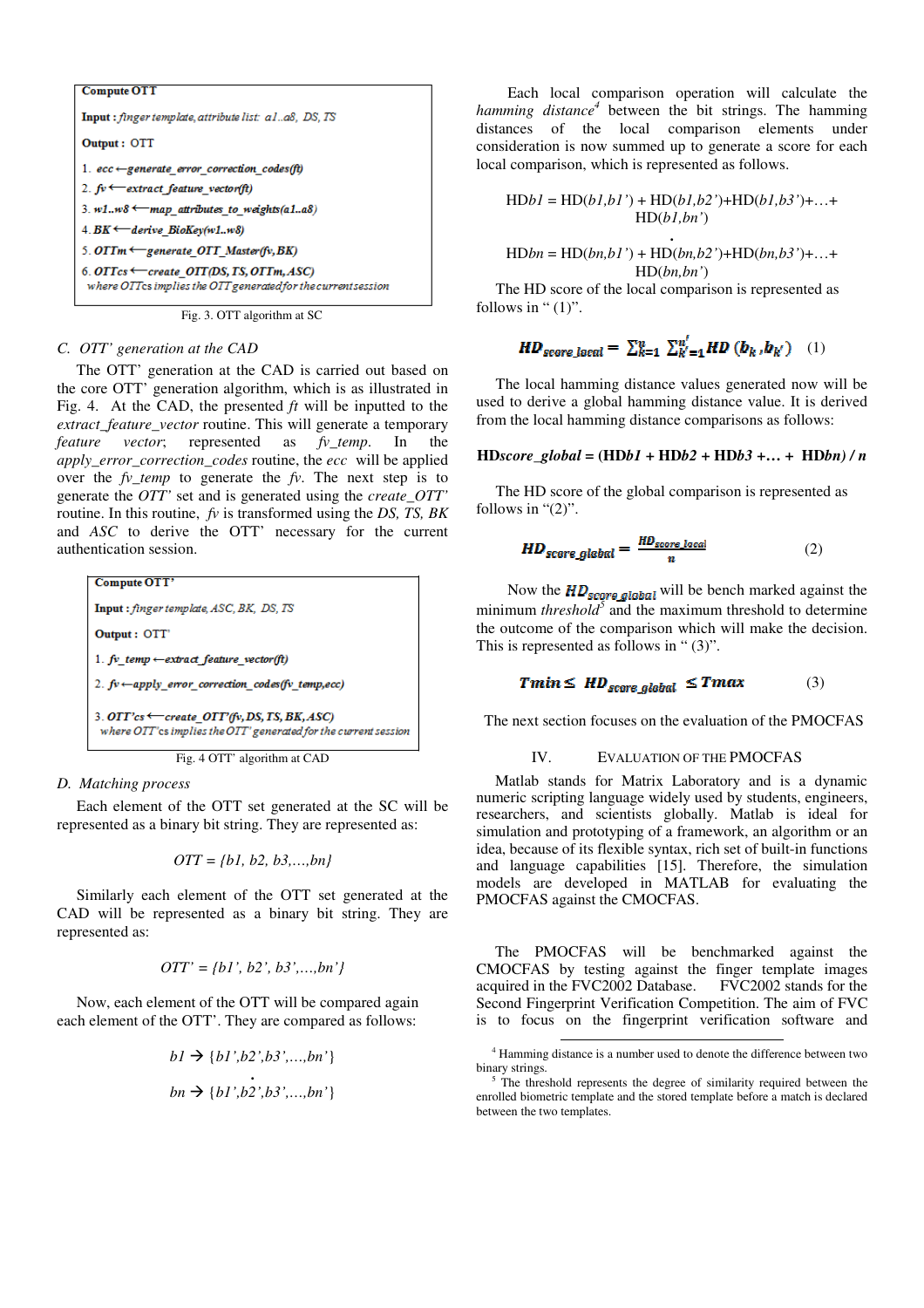algorithm assessment and to provide up to date state-of-the-art in fingerprint technology.

 The FVC started in 2000 and the competitions ran in 2002, 2004 and in 2006. The reason for choosing this database is because of its world-wide acceptance in benchmarking the performance of fingerprint authentication algorithms [16]. Furthermore, the FVC 2002 DB1\_B database has been made freely available for both academia and industry and hence will be used for the evaluation. The database consists of 80 fingerprint images obtained from 10 subjects. Each subject has 8 images and the images are in *TIF*<sup>6</sup> format. The images are 560x296 pixels, with a resolution of 569  $dpi^7$ . The FVC2002-DB1\_B database from here on will be known as test database, to avoid redundancy. The test cases identified for thoroughly testing the PMOCFAS and CMOCFAS is based on a regressive testing approach and the steps are in what follows.

- 1. Each finger template needs to be tested against all 80 finger templates in the database.
- 2. Step1 needs to be performed for all possible threshold values in the range of 0 to 1, starting from 0.01 until 0.99 incremented by a 0.01, on each iteration. In other words, the tests are performed on 0.01, 0.02, 0.03, and so on until 0.99. So, we have 100 threshold values or iterations to test against all 80 fingerprint templates.
- 3. This test case expects both FAR and FRR for each threshold and for each finger template. The FAR and FRR values corresponding to all 80 finger templates obtained in Step1 needs to be calculated and recorded in the FAR and FRR tables. The tables for FAR and FRR will be a 100 row by 80 column.
- 4. Based on the FAR and the FRR table generated in Step3, graphs needs to be plotted between the threshold or similarity score and the FAR/FRR Error Rates.
- 5. The EER, the ZeroFAR, and the ZeroFRR need to be calculated from the graphs obtained in Step4.

 The test results obtained by simulating the CMOCFAS and PMOCFAS are plotted as graphs in Fig. 5 and Fig. 6 respectively.

-



 The equations necessary to bench mark the PMOCFAS and the CMOCFAS error rates based on the test case are in what follows [17].

$$
FAR = \frac{Falsely \text{ accepted } individuals}{Total \text{ Number of \text{ Wrong } Matchings'}} \tag{4}
$$

$$
FRR = \frac{Falsely Rejected \, individuals}{Total \, Number \, of \, Correct \, Matchings} \tag{5}
$$

$$
EER = FAR(t) = FRR(t) \tag{6}
$$

Ĵ

**ZeroFAR** =  $min[FRR(t) | FAR(t) = 0]$ (7)

# **ZeroFRR** =  $min[FAR(t) | FRR(t) = 0]$  (8)

 FAR implies the probability that an intruder gaining access to an authentication system and FRR implies the probability that an authorized person not gaining access to an authentication system. The term "*Total Number of Wrong Matchings'* " in "(4)" implies the total number of incorrect matchings' that are possible and it represents the finger templates that are not belonging to a valid or a genuine user. The term "*Total Number of Correct Matchings'* " in "(5)" implies that the total number of correct matchings' that are possible and it denotes the finger templates of valid or genuine

<sup>&</sup>lt;sup>6</sup> Tag image bitmap file (TIF) is an image format file for high-quality graphics.

<sup>7</sup> dpi or DPI stands for Dots Per Inch, it's basically a measure of how many pixels can be placed in a span of 1 inch.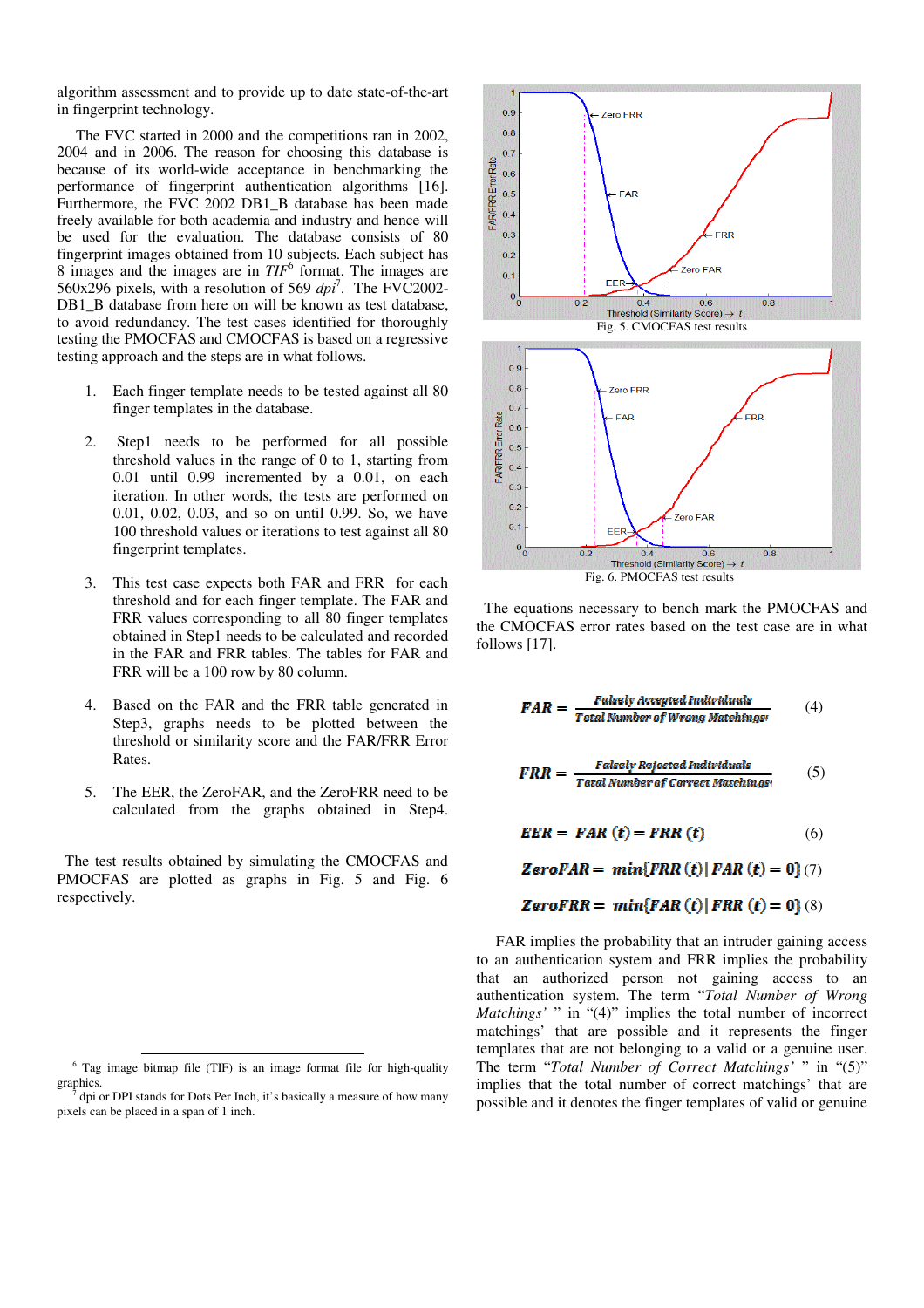users. EER in "(6)" is defined as the point or threshold *t*, where FAR and FRR intersects. The EER is easy to understand and has found wide acceptance as it is often desirable to characterize the performance of a biometric system by a single parameter in order to benchmark system comparisons. ZeroFAR in "(7)" is defined as the lowest FRR at which no False Acceptances occur; whereas ZeroFRR in "(8)" is defined as the lowest FAR at which no False Rejections occur. The CMOCFAS and the PMOCFAS are now compared qualitatively based on the key security objectives set in this research and also based on the final test results obtained from "(4)" to "(8)". Table I depicts a comparison of the CMOCFAS and the PMOCFAS.

| TABLE L | COMPARISON OF THE CMOCFAS AND PMOCFAS |
|---------|---------------------------------------|
|         |                                       |

| <b>FAS</b>     | PS | RC | <b>RS</b> | <b>RRA</b> | Zero<br><b>FAR</b>       | Zero<br>FRR                     | EER                      |
|----------------|----|----|-----------|------------|--------------------------|---------------------------------|--------------------------|
| <b>CMOCFAS</b> | L  | L  | N         | L          | at<br><b>FRR</b><br>0.13 | at<br><b>FAR</b><br>$=$<br>0.89 | $0.68$ at<br>$t = 0.38$  |
| <b>PMOCFAS</b> | Н  | М  | Н         | Н          | at<br><b>FRR</b><br>0.15 | at<br><b>FAR</b><br>$=$<br>0.79 | $0.68$ at<br>$t = 0.365$ |

 The abbreviations in Table I correspond to the entities listed as follows:

*FAS– Fingerprint Authentication System, PS- Privacy and security, RC-Resilience to compromise of finger template RS- Revocation support, RRA-Resilience to replay attacks ZeroFAR- Zero False Acceptance Rate, ZeroFRR- Zero False Rejection Rate, EER- Equal Error Rate, CMOCFAS-Conventional Match-on-Card Fingerprint Authentication System, H- High, L-Low, M- Medium, N- Nil, FAR- False Acceptance Rate, FRR- False Rejection Rate, t- threshold, PMOCFAS- Proposed Match-on-Card Fingerprint Authentication System* 

 As illustrated in Table I, the *privacy and security (PS*) property is marked as low in the CMOCFAS and high in the PMOCFAS. In the CMOCFAS, the original finger templates are captured and stored in the SC during enrollment. This is highly risky because if the finger template gets compromised; the finger template will be lost forever. In the PMOCFAS, the original finger template will be deleted after the OTT*m* generation process. As a result, even if the finger template is compromised, the attacker will not be able to reverse engineer the finger templates in its original form. Furthermore, all the communications between the SC and CAD are encrypted. As a result, the privacy and security is high in the PMOCFAS, where as it is low in the CMOCFAS*.* 

 The *resilience to compromise of finger template* (RC) property in the CMOCFAS is marked as low, as the original finger templates are stored in the SC. Furthermore, due to the low *privacy and security*, the finger templates are susceptible to compromise. In the PMOCFAS, the original finger templates are never stored in the SC and hence the *resilience to compromise of finger template* is high. Even if the finger template is compromised in the PMOCFAS, the authentication

will not succeed as the OTT generated is unique for each authentication session. In the PMOCFAS, the *revocation support (RS)* property is high owing to the fact that even if the template is compromised, it is still revocable. The original finger template is intentionally distorted to an OTT*m* during the enrollment phase and stored in the SC. In the event of a compromise, a new transformed finger template can be easily generated. In the CMOCFAS, the support for revocation is absent. The compromise of a finger template in the CMOCFAS implies that the finger template is lost forever.

 The *resilience to replay attacks* (RRA) property is high in PMOCFAS due to the fact that the usage of a compromised OTT to launch a replay attack will not succeed, as the OTT is unpredictable and distinctive for each authentication session. In the case of CMOCFAS, this is not the case, as the finger templates are not distinctive for each authentication session and are predictable. A vigilant reuse of an old instance of a finger template to launch a replay attack will succeed. Hence, the *resilience to replay attack* is low in the CMOCFAS.

 It is observed from the Table I that the ZeroFAR of the CMOCFAS is at FRR 0.13. This means that the CMOCFAS will not be allowing the authentication of any imposters, when it has an FRR of 13% (an error rate of not allowing the authentication of a 13% of the genuine users). In the case of the PMOCFAS, the ZeroFAR is at FRR 0.15. It implies that the PMOCFAS will not be allowing the authentication of any imposters, when it has an FRR of 15% (an error rate of not allowing the authentication of a 15% of the genuine users). The ZeroFRR of the CMOCFAS is at FAR 0.89. This means that the CMOCFAS will not be rejecting the authentication of any genuine users, when it has an FAR of 89% (an error rate of allowing the authentication of 89% of imposters). In the case of the PMOCFAS, the ZeroFRR is at FRR 0.79. It implies that the PMOCFAS will not be rejecting the authentication of any genuine users, when it has an FAR of 79% (an error rate of allowing the authentication of 79% of imposters). The EER of the CMOCFAS is at 0.068 when the threshold *t* is at 0.38. In other words, the FAR and the FRR are equal when threshold *t* is at 0.38. In the case of the PMOCFAS, the EER is at 0.07 when the threshold *t* is at 0.365 and it is acceptable to keep the same threshold as the EER varies by a margin of only 0.002 when comparing to the EER of the CMOCFAS.

 From the analysis, conducted in this section, it is observed that the PMOCFAS offers a higher security when compared to the CMOCFAS. Moreover, the FAR of the PMOCFAS is much lesser than the CMOCFAS when achieving the ZeroFRR. This is definitely an improvement over the CMOCFAS, as the FAR is reduced by a margin of 10%. The EER of the PFAS is on par with the EER of the CMOCFAS, as it varies only by a margin of 0.002. The FRR of the PMOCFAS is higher that the FRR of the CMOCFAS by a margin of 2% when achieving ZeroFAR. After taking all these factors into consideration, the PMOCFAS will definitely offer